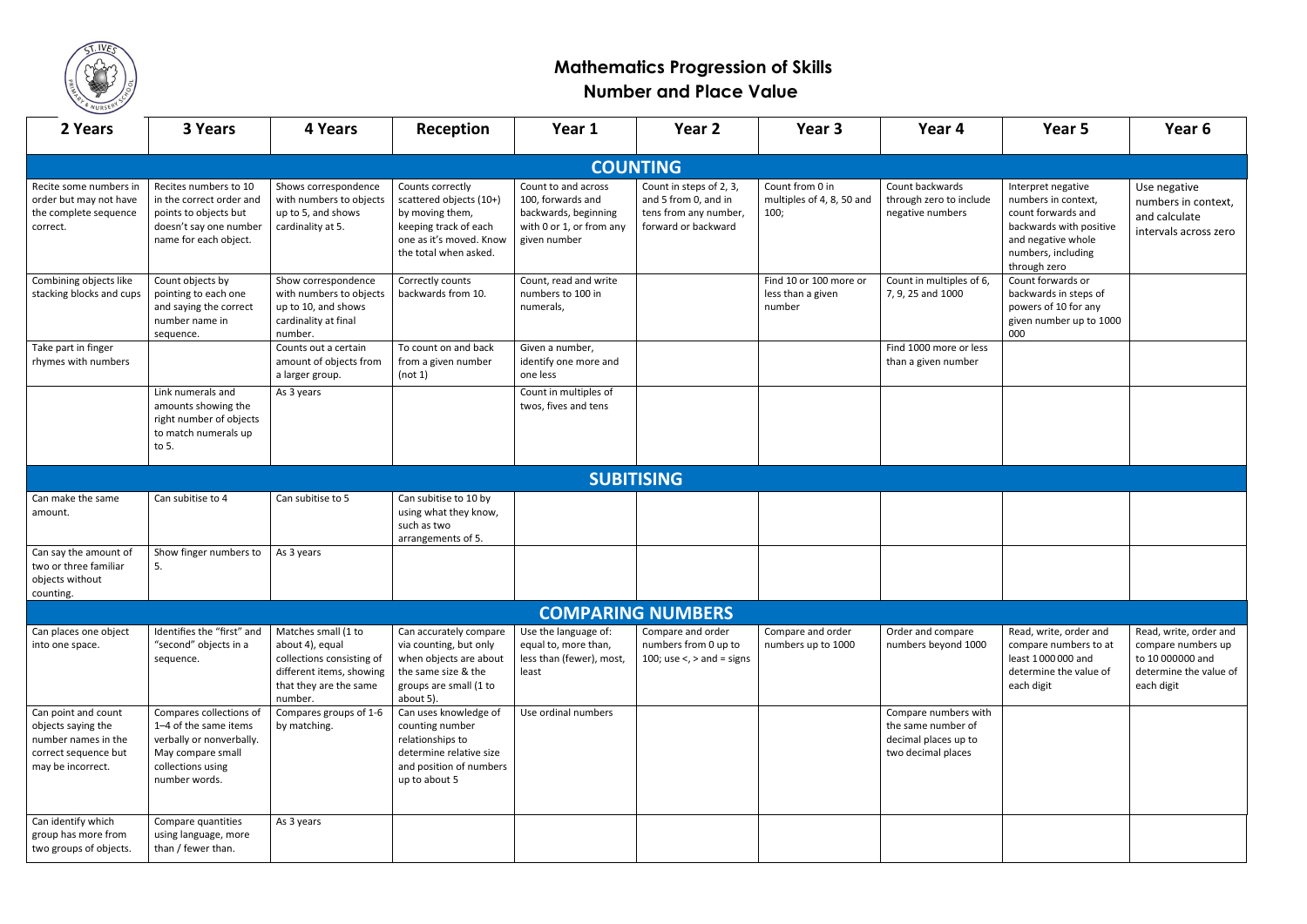| 2 Years                                                 | <b>3 Years</b>                                                                                                  | 4 Years                                                                                                                                   | Reception                                                                                                                                                                   | Year 1                                                                                                              | Year 2                                                                                                                | Year 3                                                                                                                                         | Year 4                                                                                                                                                                          | Year 5                                                                                                       | Year 6                                                                                                                                                                             |  |
|---------------------------------------------------------|-----------------------------------------------------------------------------------------------------------------|-------------------------------------------------------------------------------------------------------------------------------------------|-----------------------------------------------------------------------------------------------------------------------------------------------------------------------------|---------------------------------------------------------------------------------------------------------------------|-----------------------------------------------------------------------------------------------------------------------|------------------------------------------------------------------------------------------------------------------------------------------------|---------------------------------------------------------------------------------------------------------------------------------------------------------------------------------|--------------------------------------------------------------------------------------------------------------|------------------------------------------------------------------------------------------------------------------------------------------------------------------------------------|--|
| <b>IDENTIFYING, REPRESENTING AND ESTIMATING NUMBERS</b> |                                                                                                                 |                                                                                                                                           |                                                                                                                                                                             |                                                                                                                     |                                                                                                                       |                                                                                                                                                |                                                                                                                                                                                 |                                                                                                              |                                                                                                                                                                                    |  |
|                                                         | Knows that a whole is<br>bigger than parts,<br>although may not<br>accurately quantify<br>(label with numbers). | Knows number<br>combinations to<br>totals of 5. Quickly<br>names parts of any<br>whole, or the whole<br>given parts.<br>(also in 5 years) | Knows number<br>combinations to<br>totals of 5. Quickly<br>names parts of any<br>whole, or the whole<br>given parts.<br>(also in 4 years)                                   | Identify and represent<br>numbers using<br>objects and pictorial<br>representations<br>including the number<br>line | Identify, represent<br>and estimate<br>numbers using<br>different<br>representations,<br>including the number<br>line | Identify, represent<br>and estimate<br>numbers using<br>different<br>representations                                                           | Identify, represent<br>and estimate<br>numbers using<br>different<br>representations                                                                                            |                                                                                                              |                                                                                                                                                                                    |  |
|                                                         |                                                                                                                 |                                                                                                                                           | (Age 5+) Knows<br>number combinations<br>to totals of 7. Quickly<br>names parts of any<br>whole, or the whole<br>given parts. May<br>know doubles to 10 (5<br>and 5 is 10). |                                                                                                                     |                                                                                                                       |                                                                                                                                                |                                                                                                                                                                                 |                                                                                                              |                                                                                                                                                                                    |  |
|                                                         |                                                                                                                 |                                                                                                                                           | <b>READING AND WRITING NUMBERS (including Roman Numerals)</b>                                                                                                               |                                                                                                                     |                                                                                                                       |                                                                                                                                                |                                                                                                                                                                                 |                                                                                                              |                                                                                                                                                                                    |  |
|                                                         |                                                                                                                 | Reads numbers to 5                                                                                                                        | Reads numbers to 10                                                                                                                                                         | Read and write<br>numbers to 100 in<br>numerals and words.                                                          | Read and write<br>numbers to at least<br>100 in numerals and<br>in words                                              | Read and write<br>numbers up to 1000<br>in numerals and in<br>words                                                                            | Read Roman<br>numerals to 100 (I to<br>C) and know that over<br>time, the numeral<br>system changed to<br>include the concept of<br>zero and place value.                       | Read, write, order and<br>compare numbers to<br>at least 1000000 and<br>determine the value of<br>each digit | Read, write, order<br>and compare<br>numbers up to<br>10 000 000 and<br>determine the value<br>of each digit                                                                       |  |
|                                                         |                                                                                                                 |                                                                                                                                           |                                                                                                                                                                             |                                                                                                                     |                                                                                                                       | Tell and write the<br>time from an<br>analogue clock,<br>including using<br>Roman numerals from<br>I to XII, and 12-hour<br>and 24-hour clocks |                                                                                                                                                                                 | Read Roman numerals<br>to 1000 (M) and<br>recognise years written<br>in Roman numerals.                      |                                                                                                                                                                                    |  |
|                                                         |                                                                                                                 |                                                                                                                                           |                                                                                                                                                                             |                                                                                                                     | <b>UNDERSTANDING PLACE VALUE</b>                                                                                      |                                                                                                                                                |                                                                                                                                                                                 |                                                                                                              |                                                                                                                                                                                    |  |
|                                                         |                                                                                                                 |                                                                                                                                           |                                                                                                                                                                             | Recognise the place<br>value of each digit in a<br>two-digit number<br>(tens, ones)                                 | Confidently recognise<br>the place value of<br>each digit in a two-<br>digit number (tens,<br>ones)                   | Recognise the place<br>value of each digit in a<br>three-digit number<br>(hundreds, tens, ones)                                                | Recognise the place<br>value of each digit in a<br>four-digit number<br>(thousands, hundreds,<br>tens, and ones)                                                                | Read, write, order and<br>compare numbers to<br>at least 1000000 and<br>determine the value of<br>each digit | Read, write, order<br>and compare<br>numbers up to<br>10 000 000 and<br>determine the value<br>of each digit                                                                       |  |
|                                                         |                                                                                                                 |                                                                                                                                           |                                                                                                                                                                             |                                                                                                                     |                                                                                                                       |                                                                                                                                                | Find the effect of<br>dividing a one- or<br>two-digit number by<br>10 and 100,<br>identifying the value<br>of the digits in the<br>answer as units,<br>tenths and<br>hundredths | Recognise and use<br>thousandths and relate<br>them to tenths,<br>hundredths and<br>decimal equivalents      | Identify the value of<br>each digit to three<br>decimal places and<br>multiply and divide<br>numbers by 10, 100<br>and 1000 where the<br>answers are up to<br>three decimal places |  |